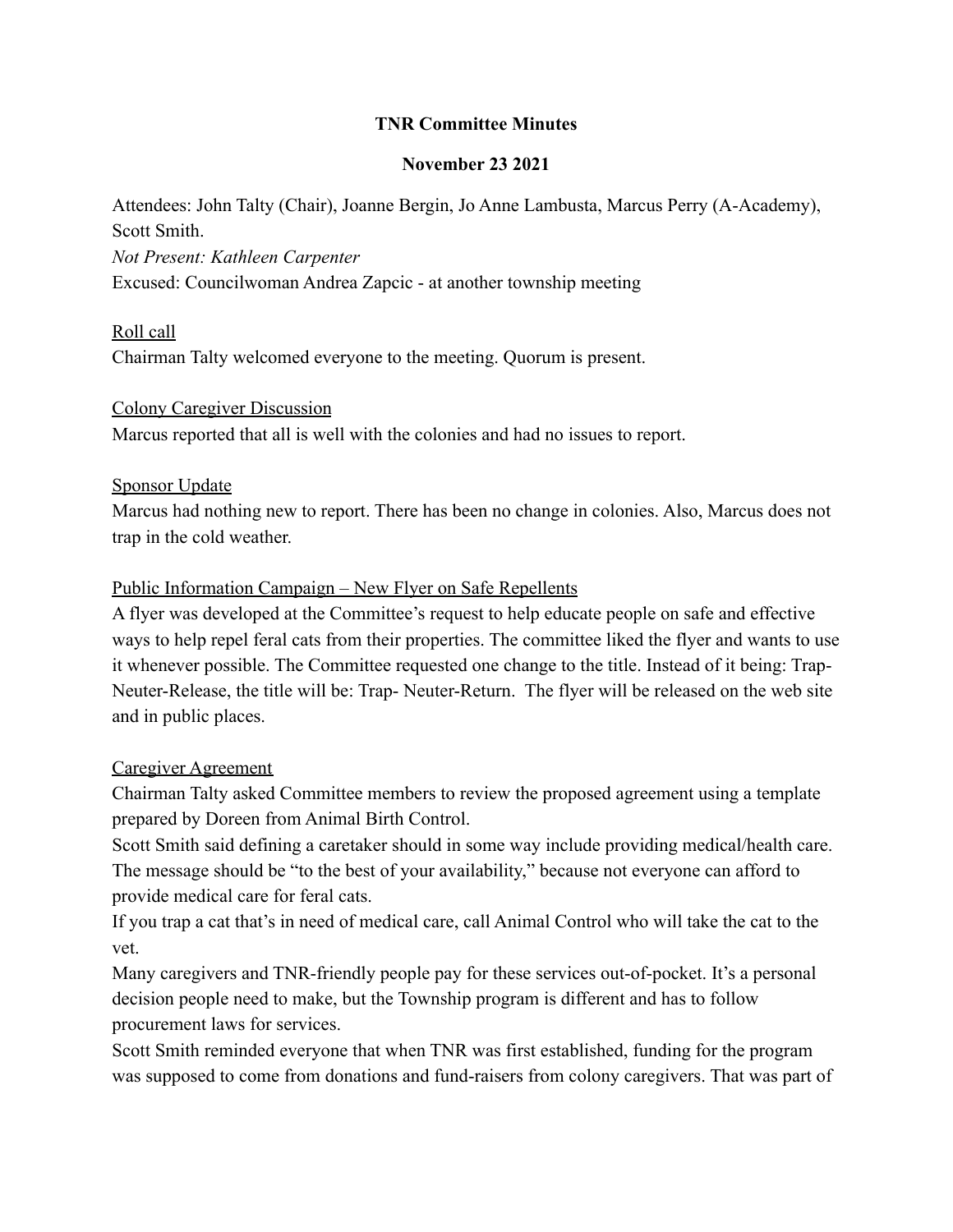their responsibilities. The Committee wants to do more to support colony caregivers and not expect them to offset medical costs.

Doreen reported that 450 cats were spayed and neutered in 2021 without financial support from the Township. 132 cats went through the TNR process.; 34 kittens were taken in by local rescues.

The microchips are important and we need to allow for that in the TNR Veterinary specifications.

In terms of contact information, microchips have to be assigned to the registered colony.

There was some discussion on how to handle it when a cat is trapped and needs care. Once we have a TNR vet in place, the Committee asked how a resident can access those services. Doreen feels it's too much to expect from the project sponsor. The Committee asked if colony caregivers can take the cats directly to the vet, or if they will need a purchase order in advance. The Township's Purchasing Department will set up a process once we have funds in place and a service provider is on board.

The feeding section of the agreement needs to be modified to exclude cans of food from being used. Animals should not be fed directly out of cat food cans.

The Committee also agreed to remove the sections regarding home visits, which are problematic from a safety and insurance perspective.

Adoptions should be done through established, local non-profit rescue organizations that deal with friendly placements on a regular basis.

Page 1 should be modified as follows: what to do "at the approved colony property."

# Update on RFP for TNR Veterinarian Services

The Committee also reviewed the Request for Proposals for Veterinary Services specific to the TNR program.

The proposal form needs to be modified to allow for boarding to be an optional cost and not part of the spay/neuter/ear tipping line item. The third line item should be modified to include distemper. Hernia repair, rabies prep and boarding should be removed and replaced with "Cryptorchid" and "neuter." Ear chip will be replaced with EAID Chip Insertion. Otherwise, the RFP is good to go and will be released by the Township.

# *Issues or complaints*